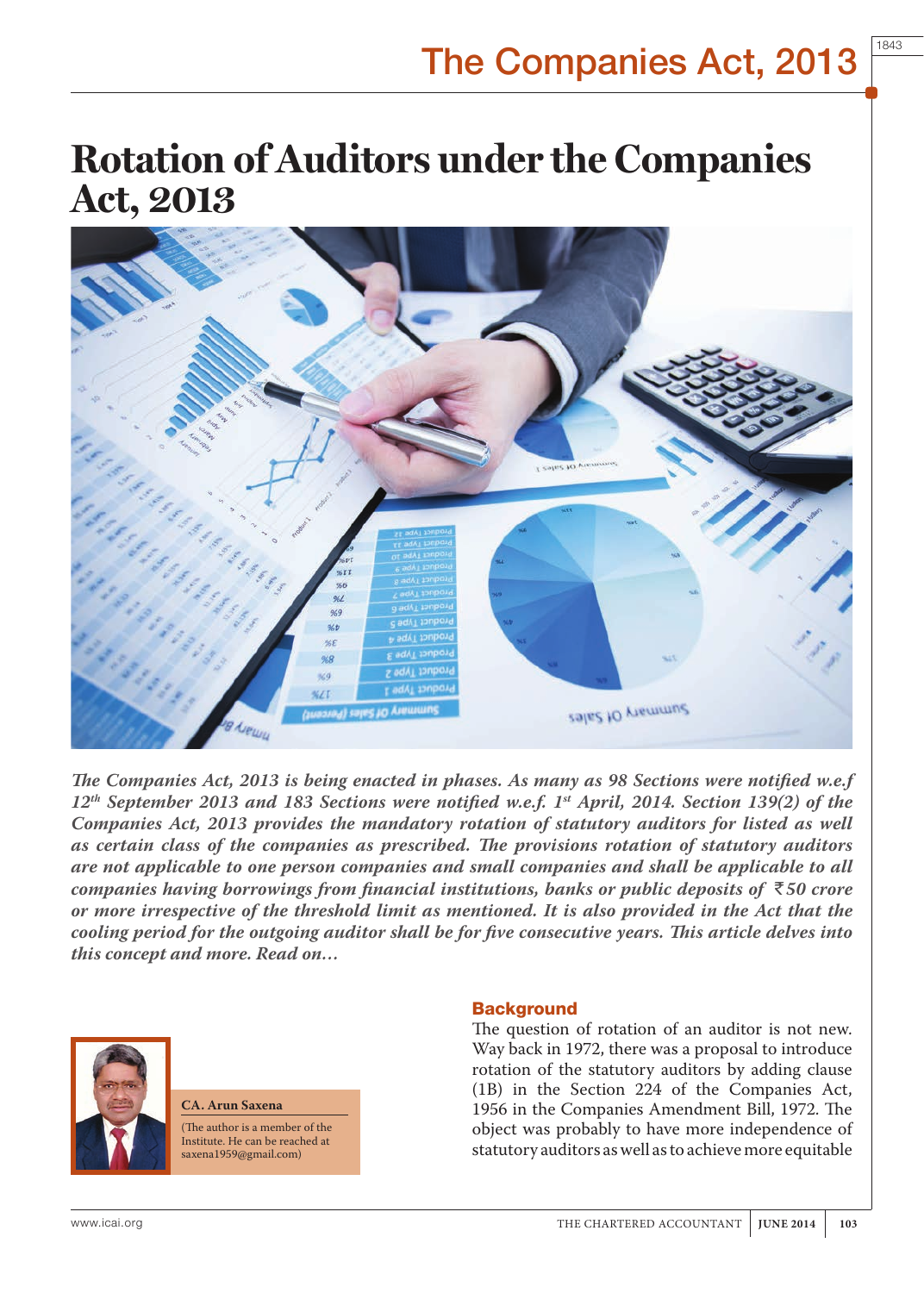# The Companies Act, 2013

As on date of appointment no audit firm having a common partner or partners to the other audit firm, whose tenure has expired in a company immediately preceding financial year, shall be appointed as auditor of the same company for the period of five years.

distribution of audit to the younger members of the profession. Lots of representations from the members and the institute were submitted to the Government on the proposed amended bill against the proposal and amongst the representations there was also a suggestion to put the ceiling on the audit by a member in place of having complete rotation of auditors. Thereafter, when the Companies Amendment Act, 1974 was notified, a clause (1B) in Section 224 of the Act was inserted whereby the ceiling of the Audit was provided. This provision was again modified in the year 2000 when the ceiling of 20 audits per partner was retained. However, our institute by issuing the notification restricted that the number of audit assignment of the companies, having paid-up capital of  $\overline{5}25$  lakh or more cannot exceed 10 per partner. Again, the Company Bill, 1997 proposed for the rotation of the auditor after 5 consecutive years, but this proposal was again dropped by the Government on the recommendations and suggestions received from our members and the institute and other stakeholders.

The question of independence of the auditor was also discussed considerably in recommendations of the Naresh Chandra Committee constituted by the Government of India in August, 2002. The committee suggested various suggestions through which the independence of the auditor can be maintained. The suggestions were basically on the concept that the auditor should not have financial, business or personal relationship with the client. But the committee did not recommend the rotation of the statutory auditors. Instead, the committee suggested that the partners or team leaders or the team should be rotated. The Committee also suggested that the listed companies or companies having paid up capital and free reserves exceeding  $\overline{\xi}$ 10 crore or companies having turnover exceeding  $\overline{550}$  crore, the 50% of audit team (excluding article clerk and trainees) should rotate every five years and the outgoing team can again be engaged for audit after three years. The suggestions of the Naresh Chandra Committee were

incorporated in the Companies Amendment Bill, 2003. With the above background it can be said that the question of rotation of statutory auditor is now not new as it was dealt with by the Government and so many committees for the last three decades.

## Provisions under the Companies Act, 2013 *Rotation of Auditor:*

The mandatory rotation of the statutory auditors has been provided under Section 139(2) of Companies Act, 2013 which provides that no listed company or the company belonging to such class or classes of companies as may be prescribed shall appoint or reappoint:

- (a) An individual as auditor for more than one term of five consecutive years, and
- (b) An audit firm has auditor for more than two terms of five consecutive years.

Therefore, the rotation of the statutory auditor is applicable to all listed companies and any other company or class of the company as may be prescribed.

The Central Government has notified the Companies (Audit and Auditors) Rules, 2014 and prescribed that these provisions shall be applicable to following class of the companies excluding one person companies and small companies.

- a) All unlisted public companies having paid up capital of  $\bar{\bar{\mathcal{R}}}$  10 crore or more.
- b) All private limited companies having paid up capital of  $\bar{\mathfrak{r}}$  20 crore or more.
- c) All companies having paid up share capital of below threshold limit mentioned in (a) & (b) above and having borrowing from financial institutions, banks or public deposits of  $\bar{z}50$ crore or more.

It means the provisions rotation of statutory auditors are not applicable to one person companies and small companies and shall be applicable to all companies having borrowings from financial institutions, banks or public deposits of  $\bar{z}50$  crore or more irrespective of threshold limit mentioned hereinabove.

It is also provided in the Act that the cooling period for the outgoing auditor shall be for fiveconsecutive years which means:

i) An individual auditor who has completed his term under clause (a) above shall not be eligible for reappointment as an auditor in the same company for five years from the completion of such term.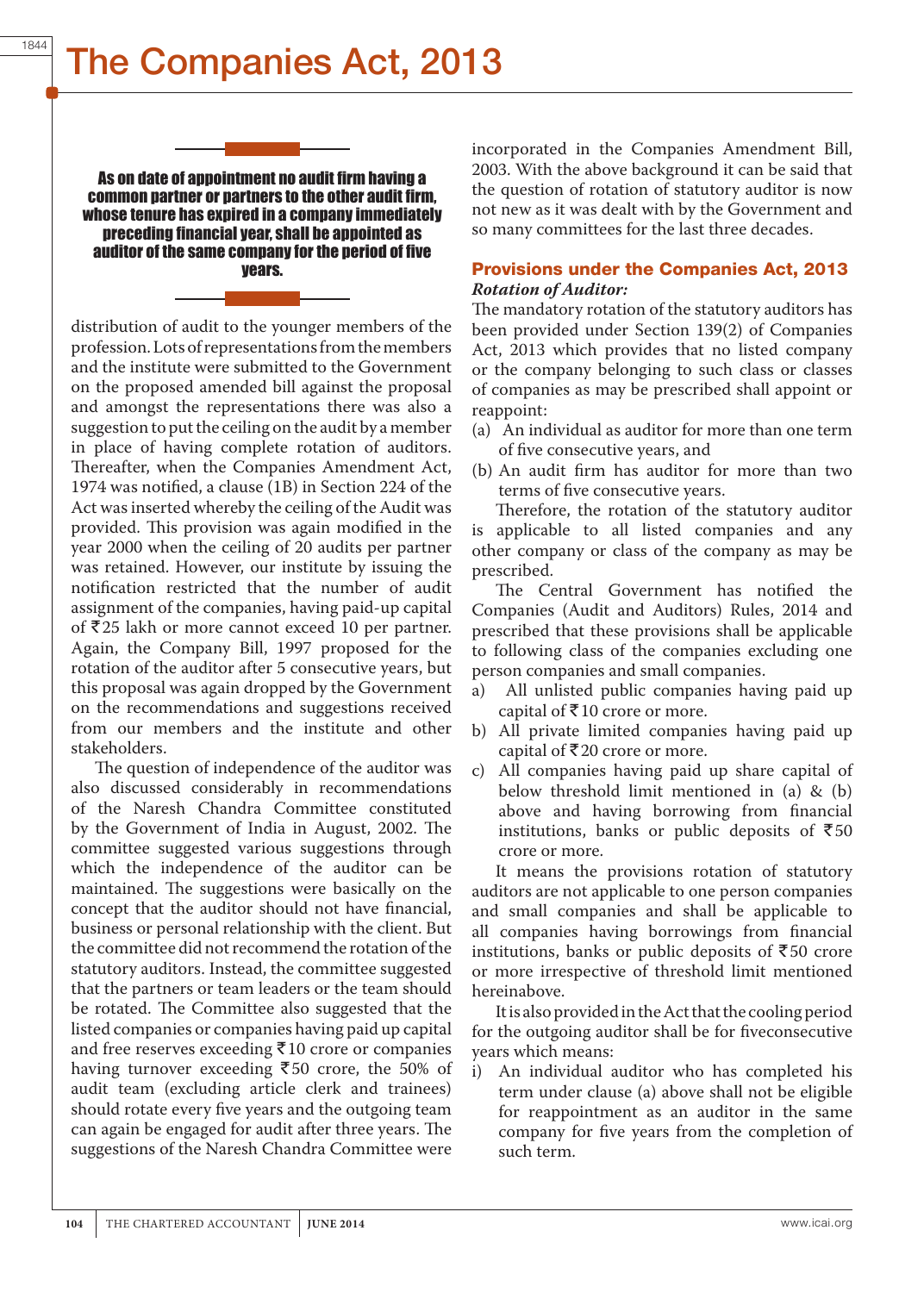ii) The audit firm which has completed its term under clause (b) shall not be eligible for reappointment as auditor in the same company for five years from the completion of such term.

# Transition Period

The provisions of this Section shall be applicable to every company existing on or before the commencement of this Act, *i.e.*, 1<sup>st</sup> April, 2014 which is required to comply with the provisions of this Section and shall comply with the requirement of this Section within three years from the date of commencement of this Act. It means, the transition period has been given for three year w.e.f. 1st April, 2014 to comply with these provisions.

The Rule 6(3) also provides that an auditor, whether an individual or audit firm, the period for which an individual or firm has held office as auditor prior to the commencement of the Act shall be taken into account for calculating the period of five consecutive years or 10 consecutive years as the case may be. The following illustration shall clear how an appointment shall be made in the first AGM after the commencement of this Act, *i.e.*, 1st April, 2014.

| Number of<br>consecutive<br>years for which<br>an individual<br>auditor has been<br>functioning<br>as auditor<br>in the same<br>company   in<br>the first AGM<br>held after the<br>commencement<br>of provisions of<br>Section 139(2)] | Maximum<br>number of<br>consecutive<br>years for<br>which he<br>may be<br>appointed<br>in the same<br>company<br>(including<br>transitional<br>period) | Aggregate<br>period which<br>the auditor<br>would complete<br>in the same<br>company in<br>view of column<br>I and II |
|----------------------------------------------------------------------------------------------------------------------------------------------------------------------------------------------------------------------------------------|--------------------------------------------------------------------------------------------------------------------------------------------------------|-----------------------------------------------------------------------------------------------------------------------|
| I                                                                                                                                                                                                                                      | $\mathbf{H}$                                                                                                                                           | H                                                                                                                     |
| 5 years (or more<br>than 5 years)                                                                                                                                                                                                      | 3 years                                                                                                                                                | 8 years or more                                                                                                       |
| 4 years                                                                                                                                                                                                                                | 3 years                                                                                                                                                | 7 years                                                                                                               |
| 3 years                                                                                                                                                                                                                                | 3 years                                                                                                                                                | 6 years                                                                                                               |
| 2 years                                                                                                                                                                                                                                | 3 years                                                                                                                                                | 5 years                                                                                                               |
| 1 year                                                                                                                                                                                                                                 |                                                                                                                                                        |                                                                                                                       |

### *Illustration 1 (For individual auditor) :*

| Number of<br>consecutive<br>years for which<br>an audit firm has<br>been functioning<br>as auditor<br>in the same<br>company [in<br>the first AGM<br>held after the<br>commencement<br>of provisions of<br>Section 139(2)] | Maximum<br>number of<br>consecutive<br>years for<br>which the<br>firm may be<br>appointed<br>in the same<br>company<br>(including<br>transitional<br>period) | Aggregate<br>period which<br>the firm would<br>complete<br>in the same<br>company<br>in view of<br>column I and<br>$\mathbf{I}$ |
|----------------------------------------------------------------------------------------------------------------------------------------------------------------------------------------------------------------------------|--------------------------------------------------------------------------------------------------------------------------------------------------------------|---------------------------------------------------------------------------------------------------------------------------------|
| I                                                                                                                                                                                                                          | $\mathbf{H}$                                                                                                                                                 | $\mathbf{III}$                                                                                                                  |
|                                                                                                                                                                                                                            |                                                                                                                                                              |                                                                                                                                 |
| 10 years (or more<br>than 10 years)                                                                                                                                                                                        | 3 years                                                                                                                                                      | 13<br>years<br>or<br>more                                                                                                       |
| 9 years                                                                                                                                                                                                                    | 3 years                                                                                                                                                      | 12 years                                                                                                                        |
| 8 years                                                                                                                                                                                                                    | 3 years                                                                                                                                                      | 11 years                                                                                                                        |
| 7 years                                                                                                                                                                                                                    | 3 years                                                                                                                                                      | 10 years                                                                                                                        |
| 6 years                                                                                                                                                                                                                    | 4 years                                                                                                                                                      | 10 years                                                                                                                        |
| 5 years                                                                                                                                                                                                                    | 5 years                                                                                                                                                      | 10 years                                                                                                                        |
| 4 years                                                                                                                                                                                                                    | 6 years                                                                                                                                                      | 10 years                                                                                                                        |
| 3 years                                                                                                                                                                                                                    | 7 years                                                                                                                                                      | 10 years                                                                                                                        |
| 2 years                                                                                                                                                                                                                    | 8 years                                                                                                                                                      | 10 years                                                                                                                        |

### *Note:*

- 1. The Audit Firm shall include other firms whose name or trade mark or brand is used by the firm or any of its partners.
- 2. The Consecutive years shall mean all the preceding financial years for which the firm has been the auditor until there has been a break by five years or more.

## Other Provisions Relating to Rotation of Auditors

- a) As on the date of appointment no audit firm having a common partner or partners to the other audit firm, whose tenure has expired in a company immediately preceding financial year, shall be appointed as auditor of the same company for the period of five years.
- b) The Central Government has prescribed under Rule 6 of the Companies (Audit and Auditors) Rule, 2014, the manner of the rotation of the